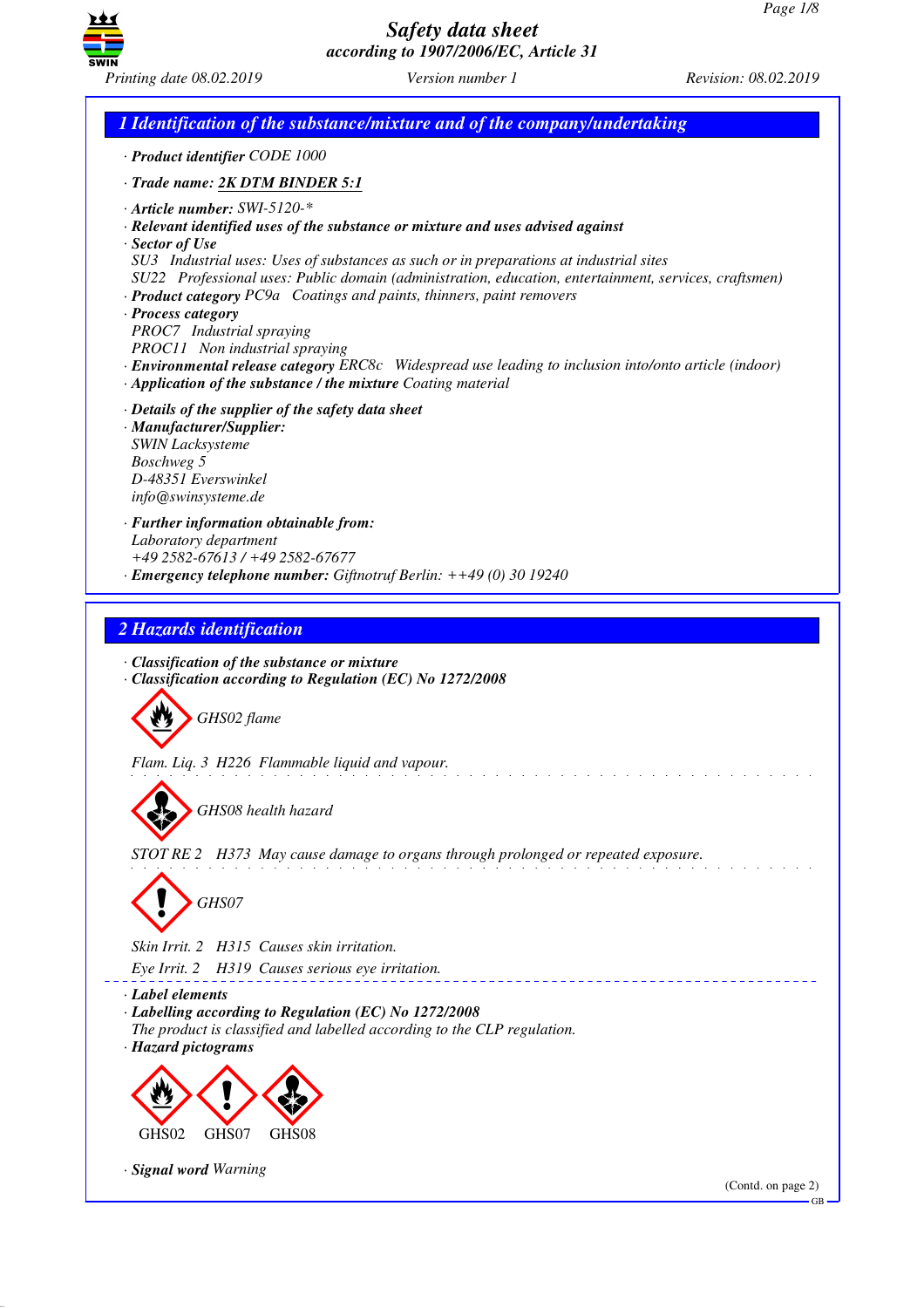

*Trade name: 2K DTM BINDER 5:1*

|                            | (Cond. of page 1)                                                                                     |
|----------------------------|-------------------------------------------------------------------------------------------------------|
|                            | · Hazard-determining components of labelling:                                                         |
| xylene                     |                                                                                                       |
| · Hazard statements        |                                                                                                       |
|                            | H226 Flammable liquid and vapour.                                                                     |
|                            | H315 Causes skin irritation.                                                                          |
|                            | H319 Causes serious eye irritation.                                                                   |
|                            | H373 May cause damage to organs through prolonged or repeated exposure.                               |
| · Precautionary statements |                                                                                                       |
| <i>P260</i>                | Do not breathe mist/vapours/spray.                                                                    |
| <i>P271</i>                | Use only outdoors or in a well-ventilated area.                                                       |
| P <sub>280</sub>           | Wear protective gloves/protective clothing/eye protection/face protection.                            |
|                            | P305+P351+P338 IF IN EYES: Rinse cautiously with water for several minutes. Remove contact lenses, if |
|                            | present and easy to do. Continue rinsing.                                                             |
| <i>P501</i>                | Dispose of contents/container in accordance with local/regional/national/international                |
|                            | regulations.                                                                                          |
| $\cdot$ Other hazards -    |                                                                                                       |
|                            | $\cdot$ Results of PBT and vPvB assessment                                                            |

*· PBT: Not applicable.*

*· vPvB: Not applicable.*

# *3 Composition/information on ingredients*

*· Chemical characterisation: Mixtures*

*· Description: Mixture of substances listed below with nonhazardous additions.*

| xylene                                       | $10 - 25\%$                                                                                                                                                                                                                                                                                                       |
|----------------------------------------------|-------------------------------------------------------------------------------------------------------------------------------------------------------------------------------------------------------------------------------------------------------------------------------------------------------------------|
|                                              |                                                                                                                                                                                                                                                                                                                   |
| 2, H315; Eye Irrit. 2, H319; STOT SE 3, H335 |                                                                                                                                                                                                                                                                                                                   |
| $2$ -methoxy-1-methylethyl acetate           | $2.5 - 10\%$                                                                                                                                                                                                                                                                                                      |
| $\leftrightarrow$ Flam. Liq. 3, H226         |                                                                                                                                                                                                                                                                                                                   |
|                                              |                                                                                                                                                                                                                                                                                                                   |
| n-butyl acetate                              | $\leq 2.5\%$                                                                                                                                                                                                                                                                                                      |
|                                              |                                                                                                                                                                                                                                                                                                                   |
| Reg.nr.: 01-2119485493-29-XXXX               |                                                                                                                                                                                                                                                                                                                   |
| Reg.nr.: 01-2119475791-29-XXXX               | $\circled{$ Flam. Liq. 3, H226; $\circled{}$ STOT RE 2, H373; Asp. Tox. 1,<br>Reg.nr.: 01-2119488216-32-XXXX   H304; $\circled{)}$ Acute Tox. 4, H312; Acute Tox. 4, H332; Skin Irrit.<br>$\bigotimes$ Flam. Liq. 3, H226, $\bigotimes$ STOT SE 3, H336<br>0.1.1.1<br>$\mathbf{r}$ .<br>$\mathbf{r}$ $\mathbf{r}$ |

*· Additional information: For the wording of the listed hazard phrases refer to section 16.*

#### *4 First aid measures*

*· Description of first aid measures*

- *· General information: Personal protection for the First Aider.*
- *· After inhalation:*
- *Supply fresh air.*
- *Seek medical treatment in case of complaints.*

*· After skin contact:*

*Immediately wash with water and soap and rinse thoroughly.*

*If skin irritation continues, consult a doctor.*

*· After eye contact:*

*Rinse opened eye for several minutes under running water. If symptoms persist, consult a doctor.*

*· After swallowing: Do not induce vomiting; call for medical help immediately.*

*· Information for doctor:*

*· Most important symptoms and effects, both acute and delayed No further relevant information available.*

(Contd. on page 3)

GB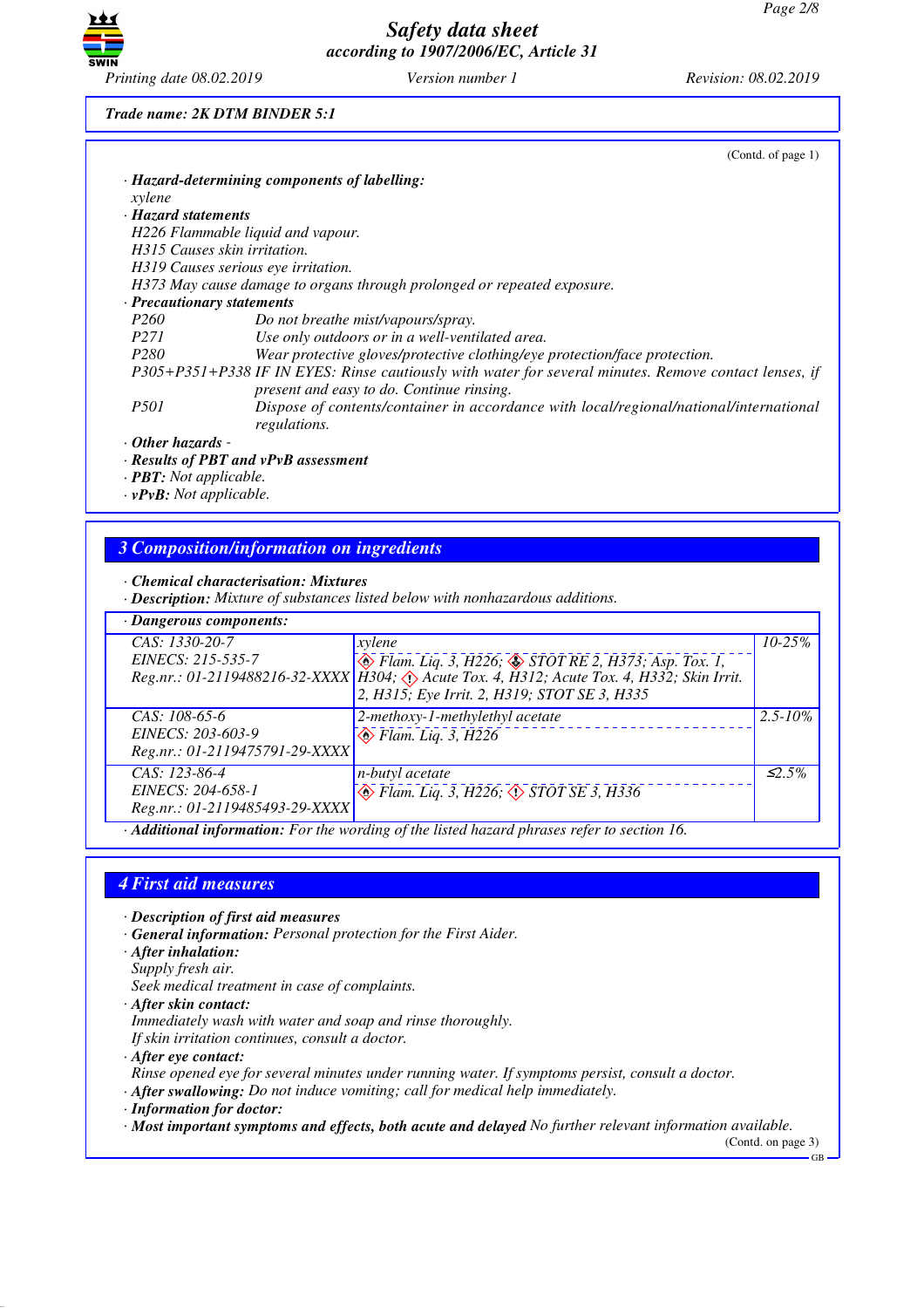

*Trade name: 2K DTM BINDER 5:1*

(Contd. of page 2)

*· Indication of any immediate medical attention and special treatment needed No further relevant information available.*

#### *5 Firefighting measures*

- *· Extinguishing media*
- *· Suitable extinguishing agents:*
- *CO2, powder or water spray. Fight larger fires with water spray or alcohol resistant foam.*
- *· For safety reasons unsuitable extinguishing agents: Water with full jet*
- *· Special hazards arising from the substance or mixture No further relevant information available.*
- *· Advice for firefighters*
- *· Protective equipment: Mouth respiratory protective device.*

#### *6 Accidental release measures*

- *· Personal precautions, protective equipment and emergency procedures Wear protective equipment. Keep unprotected persons away. Ensure adequate ventilation*
- *· Environmental precautions: Do not allow to enter sewers/ surface or ground water.*
- *· Methods and material for containment and cleaning up: Absorb with liquid-binding material (sand, diatomite, acid binders, universal binders, sawdust). Dispose contaminated material as waste according to item 13.*
- *· Reference to other sections See Section 7 for information on safe handling. See Section 8 for information on personal protection equipment.*

## *7 Handling and storage*

*· Handling:*

- *· Precautions for safe handling Ensure good ventilation/exhaustion at the workplace. Restrict the quantity stored at the work place.*
- *· Information about fire and explosion protection: Fumes can combine with air to form an explosive mixture. Flammable gas-air mixtures may form in empty receptacles. Keep ignition sources away - Do not smoke. Use explosion-proof apparatus / fittings and spark-proof tools. Protect against electrostatic charges.*
- *· Conditions for safe storage, including any incompatibilities*
- *· Storage:*
- *· Requirements to be met by storerooms and receptacles: Provide solvent resistant, sealed floor.*
- *Suitable material for receptacles and pipes: steel or stainless steel.*
- *· Information about storage in one common storage facility: Not required.*
- *· Further information about storage conditions: Keep container tightly sealed.*
- *· Specific end use(s) No further relevant information available.*

*8 Exposure controls/personal protection*

*· Additional information about design of technical facilities: No further data; see item 7.*

(Contd. on page 4)

GB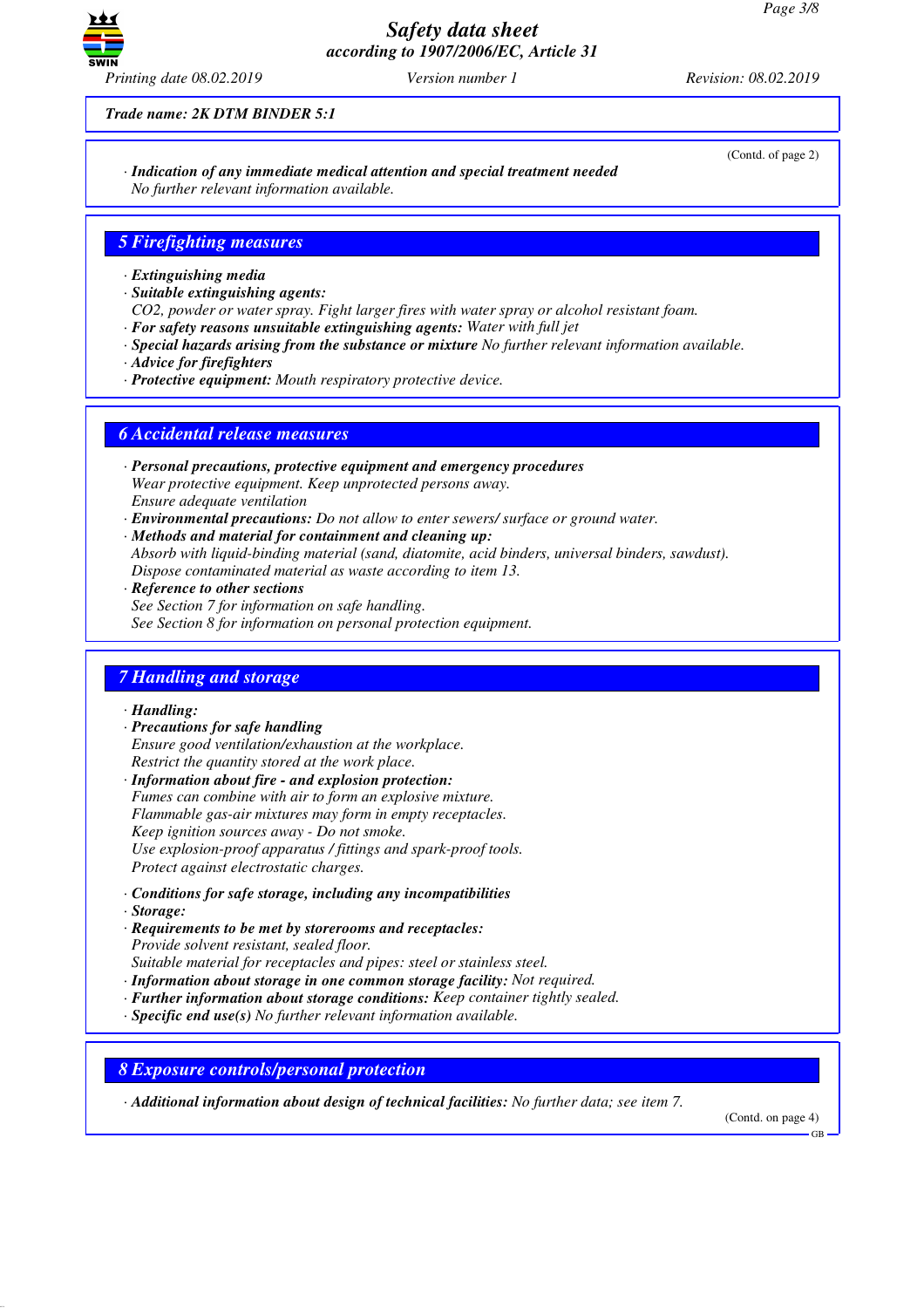

*Trade name: 2K DTM BINDER 5:1*

|           | · Ingredients with limit values that require monitoring at the workplace:                                                                                                                                                                                                                                                                |
|-----------|------------------------------------------------------------------------------------------------------------------------------------------------------------------------------------------------------------------------------------------------------------------------------------------------------------------------------------------|
|           | 108-65-6 2-methoxy-1-methylethyl acetate                                                                                                                                                                                                                                                                                                 |
|           | WEL Short-term value: 548 mg/m <sup>3</sup> , 100 ppm                                                                                                                                                                                                                                                                                    |
|           | Long-term value: 274 mg/m <sup>3</sup> , 50 ppm                                                                                                                                                                                                                                                                                          |
|           | $S_k$                                                                                                                                                                                                                                                                                                                                    |
|           | 123-86-4 n-butyl acetate                                                                                                                                                                                                                                                                                                                 |
|           | WEL Short-term value: 966 mg/m <sup>3</sup> , 200 ppm                                                                                                                                                                                                                                                                                    |
|           | Long-term value: 724 mg/m <sup>3</sup> , 150 ppm                                                                                                                                                                                                                                                                                         |
|           | · Additional information: The lists valid during the making were used as basis.                                                                                                                                                                                                                                                          |
|           | · Exposure controls                                                                                                                                                                                                                                                                                                                      |
|           | · Personal protective equipment:                                                                                                                                                                                                                                                                                                         |
|           | · General protective and hygienic measures:                                                                                                                                                                                                                                                                                              |
|           | Keep away from foodstuffs, beverages and feed.                                                                                                                                                                                                                                                                                           |
|           | Wash hands before breaks and at the end of work.                                                                                                                                                                                                                                                                                         |
|           | Do not inhale gases / fumes / aerosols.                                                                                                                                                                                                                                                                                                  |
|           | Avoid contact with the eyes and skin.                                                                                                                                                                                                                                                                                                    |
|           | · Respiratory protection:                                                                                                                                                                                                                                                                                                                |
|           | Use suitable respiratory protective device in case of insufficient ventilation.                                                                                                                                                                                                                                                          |
|           | In case of brief exposure or low pollution use respiratory filter device. In case of intensive or longer exposure<br>use self-contained respiratory protective device.                                                                                                                                                                   |
|           | Filter A2/P2                                                                                                                                                                                                                                                                                                                             |
|           | · Protection of hands:                                                                                                                                                                                                                                                                                                                   |
|           | Only use chemical-protective gloves with CE-labelling of category III.                                                                                                                                                                                                                                                                   |
|           | Protective gloves                                                                                                                                                                                                                                                                                                                        |
|           | Preventive skin protection by use of skin-protecting agents is recommended.                                                                                                                                                                                                                                                              |
|           | · Material of gloves                                                                                                                                                                                                                                                                                                                     |
|           | The selection of the suitable gloves does not only depend on the material, but also on further marks of quality<br>and varies from manufacturer to manufacturer. As the product is a preparation of several substances, the<br>resistance of the glove material can not be exactly calculated in advance and has therefore to be checked |
|           | prior to the application.                                                                                                                                                                                                                                                                                                                |
|           | As protection from splashes gloves made of the following materials are suitable:<br>Nitrile rubber (Ansell Sol-Vex®)                                                                                                                                                                                                                     |
|           | Recommended thickness of the material: $\geq 0.4$ mm                                                                                                                                                                                                                                                                                     |
|           | · Penetration time of glove material                                                                                                                                                                                                                                                                                                     |
|           | Value for the permeation: Level $\leq$ 1                                                                                                                                                                                                                                                                                                 |
|           | The exact break through time has to be found out by the manufacturer of the protective gloves and has to be                                                                                                                                                                                                                              |
| observed. |                                                                                                                                                                                                                                                                                                                                          |
|           | $\cdot$ For the permanent contact => 480 minutes gloves made of the following materials are suitable:<br>HPPE-laminatet film (Ansell Barrier®)                                                                                                                                                                                           |
|           | $\cdot$ Eye protection:                                                                                                                                                                                                                                                                                                                  |
|           |                                                                                                                                                                                                                                                                                                                                          |
|           | Tightly sealed goggles                                                                                                                                                                                                                                                                                                                   |
|           |                                                                                                                                                                                                                                                                                                                                          |
|           |                                                                                                                                                                                                                                                                                                                                          |
|           | $\cdot$ Body protection:                                                                                                                                                                                                                                                                                                                 |
|           | Protective clothing, anti-static (TYVEK® CLASSIC PLUS)                                                                                                                                                                                                                                                                                   |

(Contd. on page 5)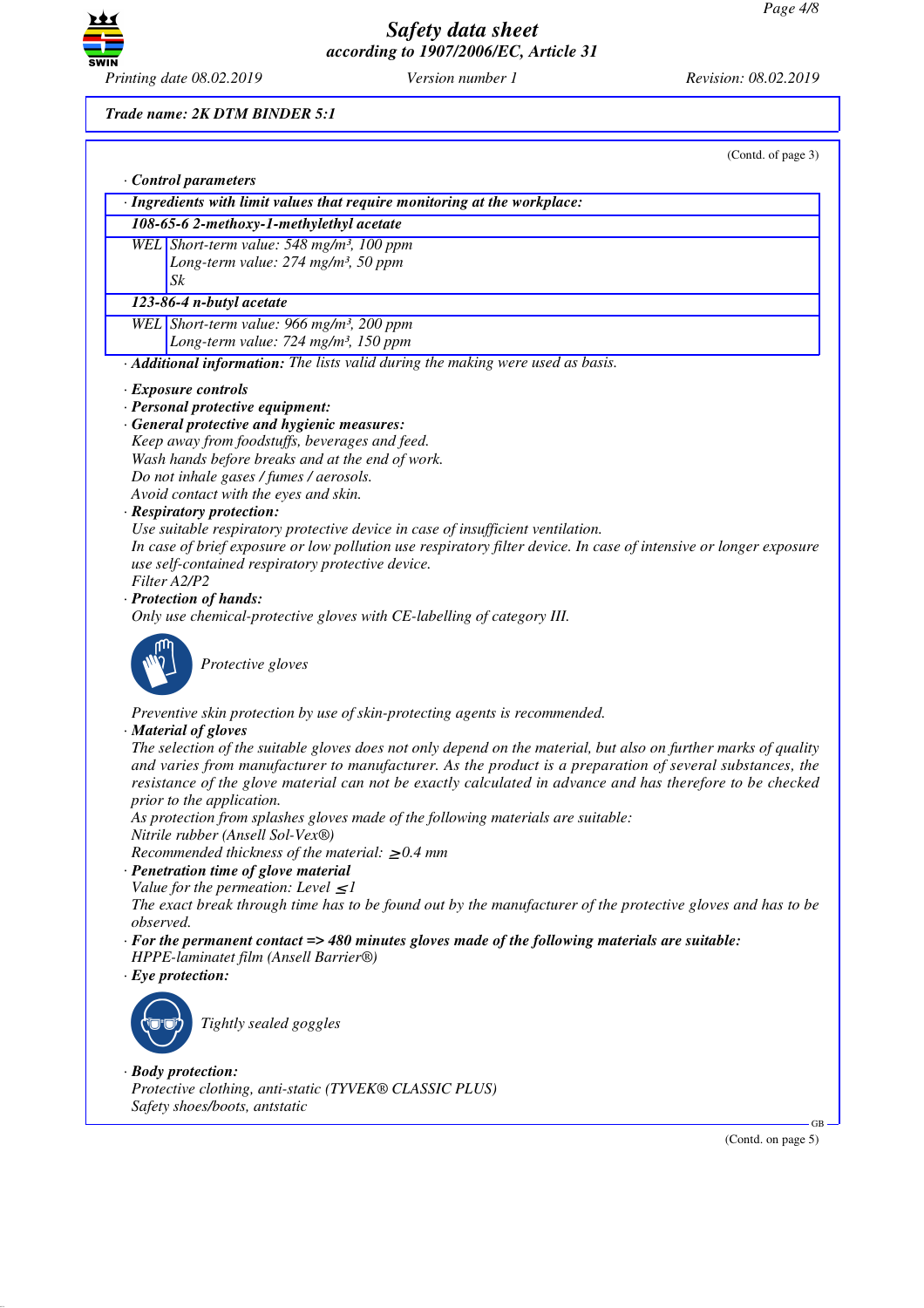

*Trade name: 2K DTM BINDER 5:1*

(Contd. of page 4)

| <b>9 Physical and chemical properties</b>                                                                   |                                                                                                 |  |
|-------------------------------------------------------------------------------------------------------------|-------------------------------------------------------------------------------------------------|--|
| · Information on basic physical and chemical properties<br><b>General Information</b>                       |                                                                                                 |  |
| $\cdot$ Appearance:                                                                                         |                                                                                                 |  |
| Form:                                                                                                       | Fluid                                                                                           |  |
| Colour:                                                                                                     | According to product specification                                                              |  |
| Odour:<br>· Odour threshold:                                                                                | Aromatic<br>Not determined.                                                                     |  |
|                                                                                                             |                                                                                                 |  |
| $\cdot$ pH-value                                                                                            | Not applicable.                                                                                 |  |
| · Change in condition<br>Melting point/freezing point:<br>Initial boiling point and boiling range: $124 °C$ | Undetermined.                                                                                   |  |
| · Flash point:                                                                                              | 23 - 60 °C                                                                                      |  |
|                                                                                                             |                                                                                                 |  |
| · Flammability (solid, gas):                                                                                | Not applicable.                                                                                 |  |
| · Ignition temperature:                                                                                     | 315 °C                                                                                          |  |
| · Decomposition temperature:                                                                                | Not determined.                                                                                 |  |
| · Auto-ignition temperature:                                                                                | Product is not selfigniting.                                                                    |  |
| · Explosive properties:                                                                                     | Product is not explosive. However, formation of explosive air/<br>vapour mixtures are possible. |  |
| · Explosion limits:                                                                                         |                                                                                                 |  |
| Lower:                                                                                                      | $1.1$ Vol %                                                                                     |  |
| <b>Upper:</b>                                                                                               | 7 Vol %                                                                                         |  |
| $\cdot$ Vapour pressure at 20 °C:                                                                           | $6.7$ hPa                                                                                       |  |
| · Relative density                                                                                          | Not determined.                                                                                 |  |
| · Vapour density                                                                                            | Not determined.                                                                                 |  |
| $\cdot$ Evaporation rate                                                                                    | Not determined.                                                                                 |  |
| · Solubility in / Miscibility with                                                                          |                                                                                                 |  |
| water:                                                                                                      | Not miscible or difficult to mix.                                                               |  |
| · Partition coefficient: n-octanol/water:                                                                   | Not determined.                                                                                 |  |
| · Viscosity:                                                                                                |                                                                                                 |  |
| Dynamic:                                                                                                    | Not determined.                                                                                 |  |
| Kinematic at 20 $^{\circ}$ C:                                                                               | $50 s$ (ISO 6 mm)                                                                               |  |
| Other information                                                                                           | No further relevant information available.                                                      |  |

## *10 Stability and reactivity*

*· Reactivity No further relevant information available.*

*· Chemical stability*

*· Thermal decomposition / conditions to be avoided: No decomposition if used according to specifications.*

*· Possibility of hazardous reactions No dangerous reactions known.*

*· Conditions to avoid No further relevant information available.*

*· Incompatible materials: No further relevant information available.*

*· Hazardous decomposition products: No dangerous decomposition products known.*

# *11 Toxicological information*

*· Information on toxicological effects*

*· Acute toxicity Based on available data, the classification criteria are not met.*

(Contd. on page 6)

GB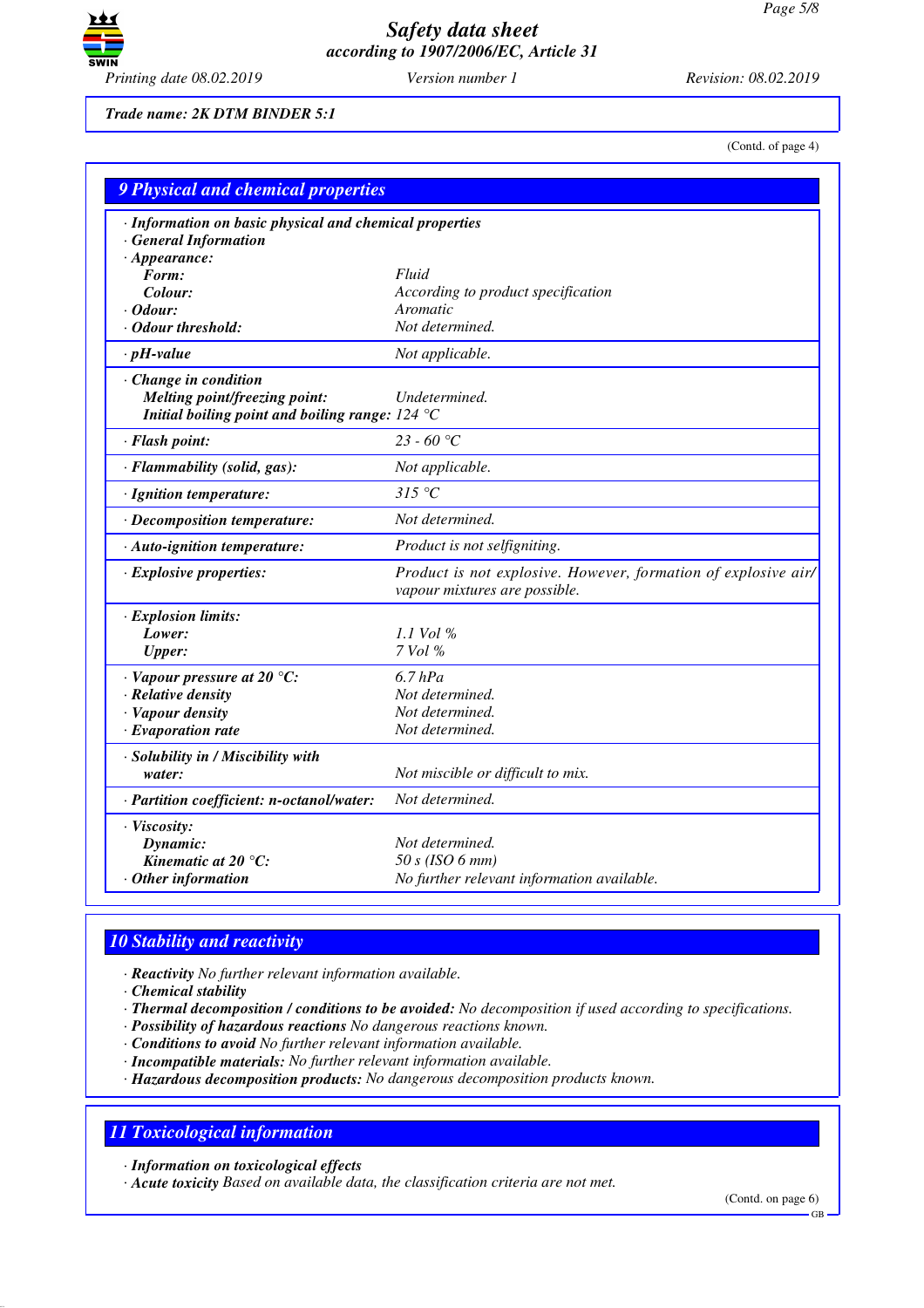

*Printing date 08.02.2019 Version number 1 Revision: 08.02.2019*

*Trade name: 2K DTM BINDER 5:1*

(Contd. of page 5) *· LD/LC50 values relevant for classification: 1330-20-7 xylene Oral LD50 4,300 mg/kg (rat) Dermal LD50 2,000 mg/kg (rabbit) · Primary irritant effect: · Skin corrosion/irritation Causes skin irritation. · Serious eye damage/irritation Causes serious eye irritation. · Respiratory or skin sensitisation Based on available data, the classification criteria are not met. · CMR effects (carcinogenity, mutagenicity and toxicity for reproduction) · Germ cell mutagenicity Based on available data, the classification criteria are not met. · Carcinogenicity Based on available data, the classification criteria are not met. · Reproductive toxicity Based on available data, the classification criteria are not met. · STOT-single exposure Based on available data, the classification criteria are not met. · STOT-repeated exposure May cause damage to organs through prolonged or repeated exposure. · Aspiration hazard Based on available data, the classification criteria are not met. 12 Ecological information · Toxicity · Aquatic toxicity: No further relevant information available. · Persistence and degradability No further relevant information available. · Behaviour in environmental systems: · Bioaccumulative potential No further relevant information available. · Mobility in soil No further relevant information available. · Additional ecological information: · General notes: Water hazard class 2 (German Regulation) (Self-assessment): hazardous for water Do not allow product to reach ground water, water course or sewage system. · Results of PBT and vPvB assessment · PBT: Not applicable. · vPvB: Not applicable. · Other adverse effects No further relevant information available. 13 Disposal considerations*

*· Waste treatment methods*

*· Recommendation*

*Must not be disposed together with household garbage. Do not allow product to reach sewage system.*

|  |  |  | · European waste catalogue |
|--|--|--|----------------------------|
|--|--|--|----------------------------|

|          | 08 00 00   WASTES FROM THE MANUFACTURE, FORMULATION, SUPPLY AND USE (MFSU) OF                      |
|----------|----------------------------------------------------------------------------------------------------|
|          | COATINGS (PAINTS, VARNISHES AND VITREOUS ENAMELS), ADHESIVES, SEALANTS<br><b>AND PRINTING INKS</b> |
| 08 01 00 | wastes from MFSU and removal of paint and varnish                                                  |
|          | 08 01 11 $*$ waste paint and varnish containing organic solvents or other hazardous substances     |

*· Uncleaned packaging:*

*15 00 00: WASTE PACKAGING; ABSORBENTS, WIPING CLOTHS, FILTER MATERIALS AND PROTECTIVE CLOTHING NOT OTHERWISE SPECIFIED*

*15 01 00: packaging (including separately collected municipal packaging waste)*

*15 01 10\*: packaging containing residues of or contaminated by dangerous substances*

(Contd. on page 7)

GB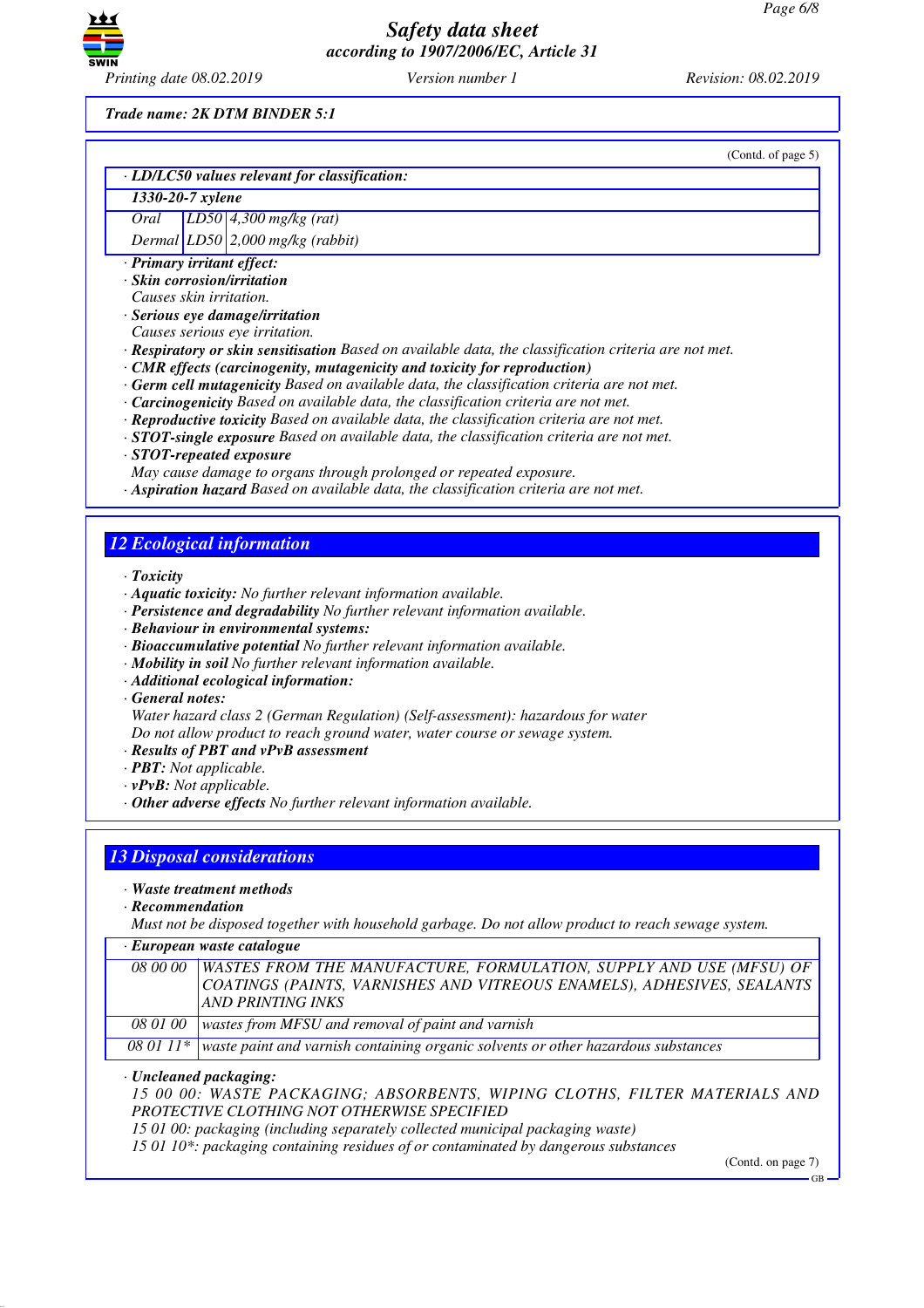

*· Recommendation: Disposal must be made according to official regulations.*

*Trade name: 2K DTM BINDER 5:1*

(Contd. of page 6)

*14 Transport information · UN-Number · ADR, ADN, IMDG not regulated · IATA UN1263 · UN proper shipping name · ADR, ADN, IMDG not regulated not regulated not regulated · IATA PAINT · Transport hazard class(es) · ADR, ADN, IMDG · Class not regulated · IATA* de Cardinal *· Class 3 Flammable liquids. · Label 3 · Packing group*  $not$  *regulated · IATA III · Environmental hazards: · Marine pollutant: No · Special precautions for user Not applicable. · Transport in bulk according to Annex II of Marpol* **and the IBC Code** *Not applicable. · Transport/Additional information: · ADR · Remarks: No dangerous goods in containers of 450 litres max. capacity acc. to ADR 2.2.3.1.5.1 · IMDG · Remarks: No dangerous goods in containers of 30 litres max. capacitiy acc. to IMDG 2.2.3.1.5 · UN "Model Regulation": not regulated*

## *15 Regulatory information*

*· Safety, health and environmental regulations/legislation specific for the substance or mixture*

*· Directive 2012/18/EU*

- *· Named dangerous substances ANNEX I None of the ingredients is listed.*
- *· Seveso category P5c FLAMMABLE LIQUIDS*
- *· Qualifying quantity (tonnes) for the application of lower-tier requirements 5,000 t*
- *· Qualifying quantity (tonnes) for the application of upper-tier requirements 50,000 t*
- *· REGULATION (EC) No 1907/2006 ANNEX XVII Conditions of restriction: 3*

(Contd. on page 8)

GB